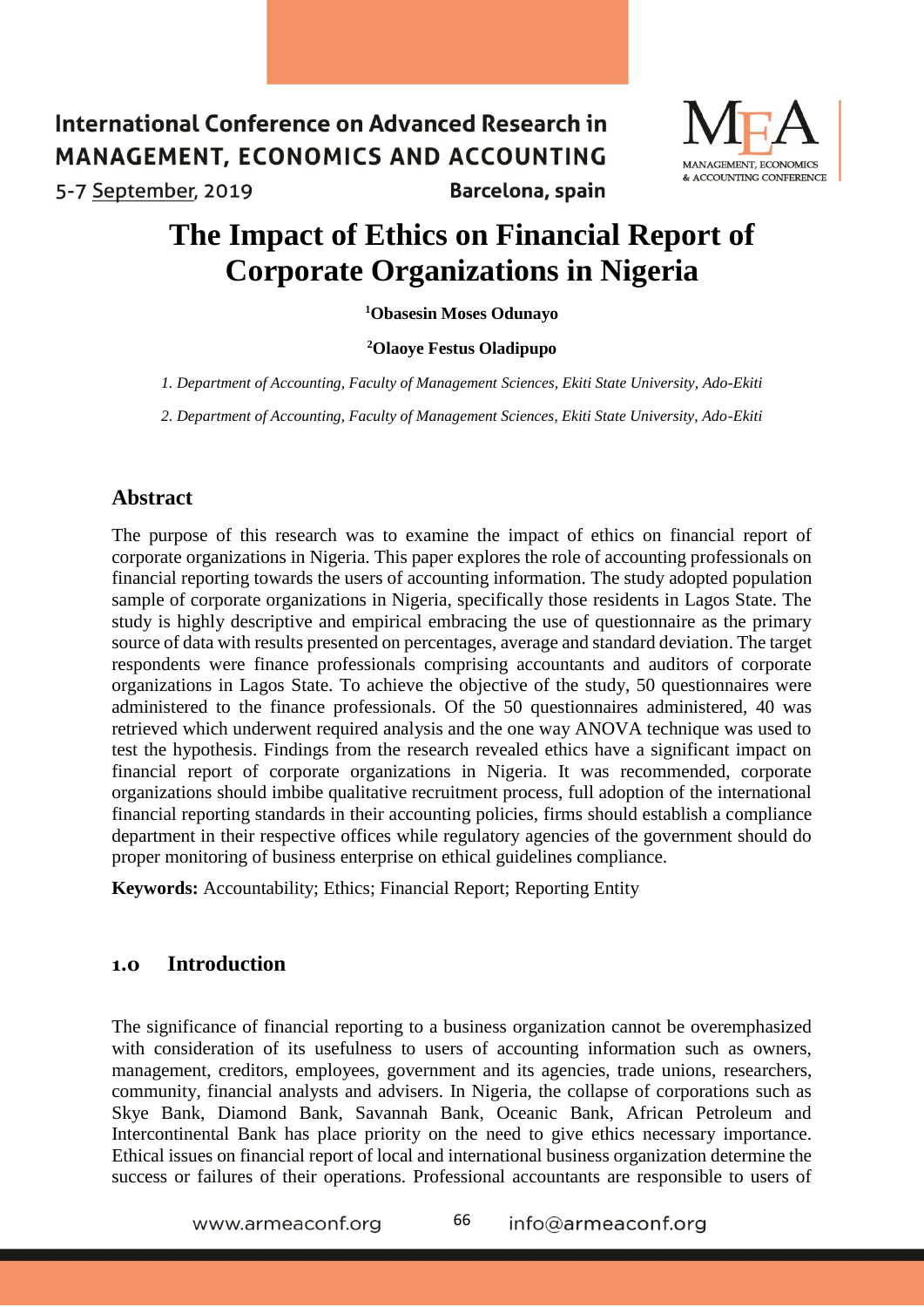

### 5-7 September, 2019

## Barcelona, spain

accounting information and the accounting profession as a whole. The preparation and presentation of financial information aiding decision making plays a fundamental role in the activities of stakeholders. Ugbogbo (2016) opined ethics carried along moral values, normative judgments and moral obligations, thus expected of every accountant. White (2002) considered ethics as principles of reason with emphasis on consequentialism, Kantian deontologism, natural law and virtue. The plurality theory of Resnik (2010) mandates professional accountants on doing the right thing. Recognized accounting professional bodies develops and issues ethical codes to members which serves as a guidelines on their professional conducts and responsibilities. The research carried out by Talebinia, Salehi and Jabbarzade (2011) reveals the basis of quality financial report is seen in the entity's honest dealings. This according to Mahsoud (2013) will be noted in the organization's practice and environment.

This study adds to existing knowledge on ethics in financial report of corporate organizations in Nigeria. To the best knowledge of the author, there have not been enough research conducted on this particular field of study in Nigeria, thus this will assist present and future researchers in their quest for knowledge on this field. The objective of this paper is to examine the impact of ethics on financial reporting with consideration to corporate organizations in Nigeria. Section 2 reviews literature, section 3 discusses methodology of the research, section 4 analyses the data and section 5 concludes with recommendations to the study.

## **2.0 Body of paper**

#### **2.1 Ethics in Financial Reporting**

The unethical financial reporting as seen in corporate organizations affects employees, firms and the economy as a whole. In the United States of America, the Financial Accounting Standards Board (FASB), Securities and Exchange Commission (SEC) and the Public Company Accounting Oversight Boards (PCAOB) watch over the financial report of corporate organizations (Mantzke, Carnes and Tolhurst, 2005). In Nigeria, professional accounting bodies such as the Institute of Chartered Accountants of Nigeria, Association of National Accountants of Nigeria and the Chartered Institute of Taxation of Nigeria issues codes on professional competence, due care, integrity, confidentiality, objectivity and professional behavior to members. Also, the International Federation of Accountants (IFAC), the global body regulating accounting practice regularly mandates members on the need to demonstrate high level of ethical compliance in financial reporting.

Accounting operates on the going concern concept, cost principle and objectivity. The principles of consistency, full disclosure, materiality and conservatism are fundamental to financial reporting. The use of unethical way financial documents will mislead investors (Accounting Zone, 2019).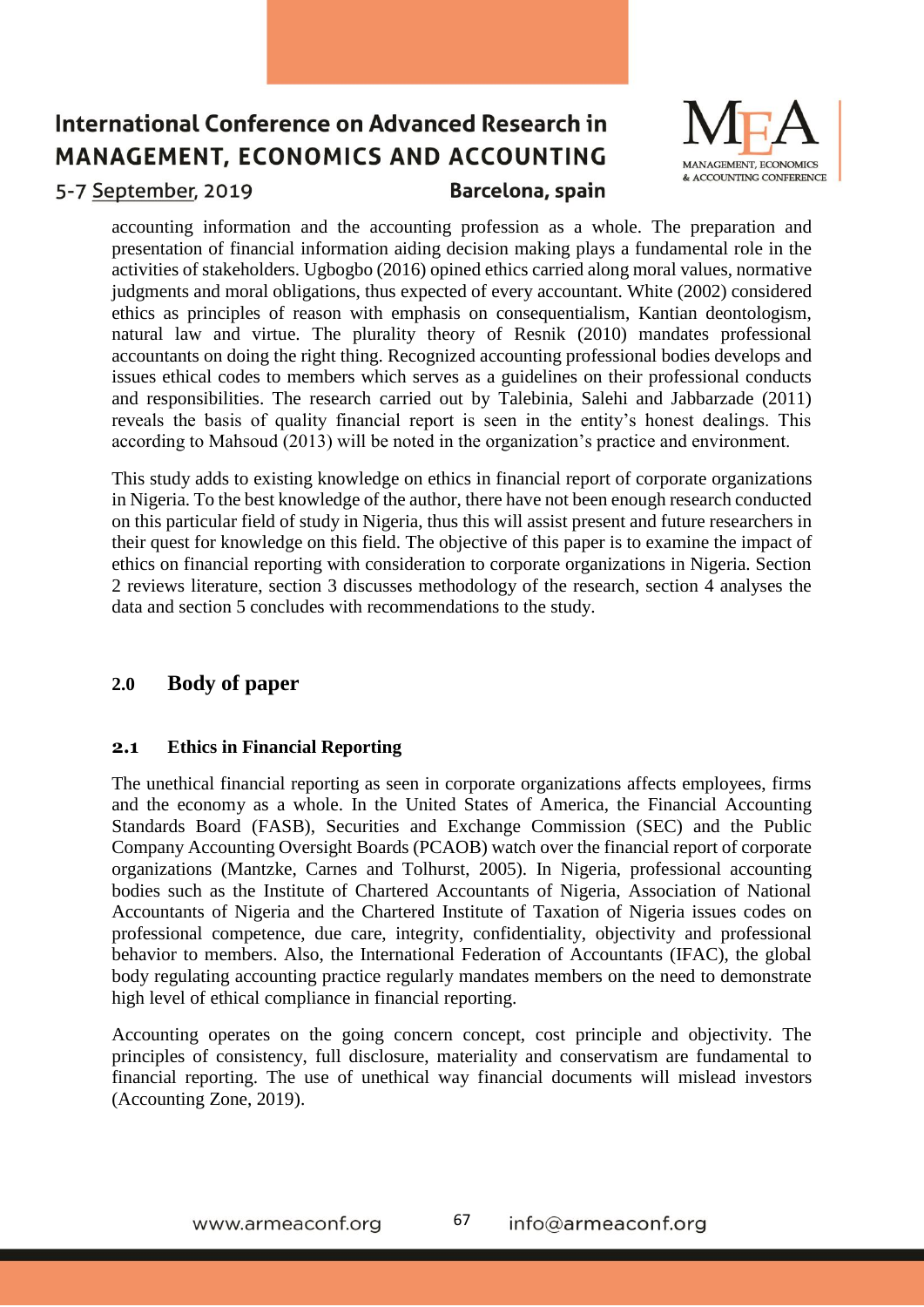

5-7 September, 2019

Barcelona, spain

#### **2.2 Empirical Review**

Erderhe (2004) emphasized structures, transparency and trust as essentials tools in ethics. The elimination of the trio according to him could shrink or collapse a business organization. According to him, the Global Reporting Initiative as launched in 1997 by the United States government enhances qualitative reporting with support from the government, corporate organizations, non-governmental organizations and trade unions. Karaibrahimoglu, Erdeher and Var (2009) concluded educational process and leadership as key in promoting ethical values for accounting education. Reliability, neutrality and transparency were noted as ethical concepts for personal convictions about right and wrong. The research executed by Onyebuchi (2011) on ethics in accounting, was of the view there is no global acceptable approach in addressing ethical issues. Mahdi and Mohson (2012) conducted a study of 215 companies in Iran with a 24 questionnaires on ethics and financial reporting quality. Their research findings revealed professional ethics promotes a qualitative financial reporting. Masoud and Mahbude (2013) opined on the role of accountants to owners, employees', government, shareholders, profession and members of the public. Been an essential element of the accounting profession, there is high dependence on moral leadership. They asserted on synergy of ethics and quality financial reporting.

Enofe, Edemenya and Osunbor (2013) recapped the role of the United States of America government Sarbanes – Oxley Act of 2002 and the Public Company Accounting Oversight Board in pressuring accountants with the charge for more knowledge on ethics to prevent reoccurrence of the Enron, Arthur Anderson and World com saga. The Cadbury Plc, African Petroleum, Oceanic Bank and Societe General Bank to mention a few is a wakeup call to the government of Nigeria on the need to strengthen the code of corporate governance. Their research centered on the effect and extent to which ethics affect financial reports. Kermis and Kermis (2014) opined societal, personal, institutional and professional values as ethical concepts. The American values are seen in democratic utilitarianism, individual rights and selffulfillment, right to truth, equality and efficiency in work with organization playing crucial role in accounting ethics. Hou (2014) enumerated economic environment, organizational structures, production and business operation as challenges faced by financial accounting. He suggested harmonization of accounting as well as technology support to solve the challenges. He concluded sound knowledge of accounting development pattern especially in age when economy and society progresses rapidly would aid the solution. Adegbite and Fofah (2016) concluded that the four pillars of corporate governance which are accountability, independence, fairness and transparency cannot be deleted from financial reports of business organizations. The financial reports contain reliable facts and faithfulness in contents which it proves that the business organization is presenting a sustainable performance that will attract investors and relevant stakeholders. Trust and confidence have been identified over time as the key blocks for laying the foundation of survival and profitability in the banking industry. .With the adoption of International Financial Reporting Standard by countries all over the global village which helps to produce harmonized financial reports, Financial Reporting Council of Nigeria will need to ensure full compliance of all the relevant standards for quality, reliable and faithful financial reports. The Nigerian regulatory authorities need to enhance the level of supervision of Nigerian banks in view of the enhanced capital base and the global connection of economies where financial reports are considered as very important financial documents that will aid

www.armeaconf.org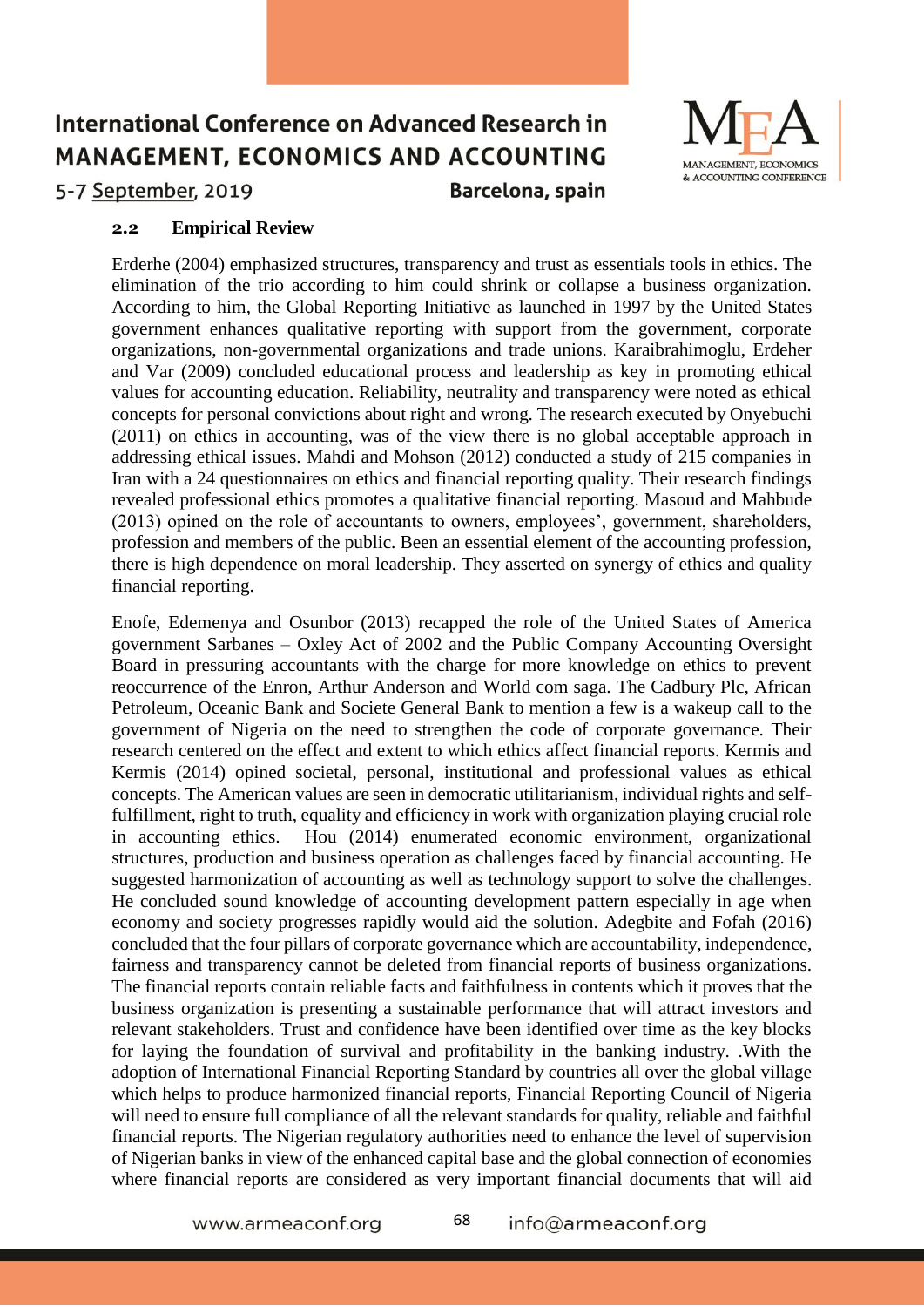

5-7 September, 2019

### Barcelona, spain

foreign direct investment into an economy. Pandey (2017) asserted going concern concept, historical accounting, measurement, consistency and development of International Financial Reporting Standard as challenges confronting financial reporting and accounting. He opined deceitful financial reporting, assets misappropriation, fraud and error as ethical issues in accounting and financial reporting. He suggested consistency significance, investment in information technology system, management and internal supports as solutions to ethical issues relating to financial reporting.

#### **2.3 Methodology**

This research seeks to determine ethical issues in financial reporting. The primary source of data was questionnaire with the use of 4 point Likert scale of Strongly Agree (AS), Agree (A), Disagree (D) and Strongly Disagree (SD). The population of study comprises Nigerian professionals in the field of accounting as practitioners in Lagos State were the sample for study. Results were presented using percentages, averages and standard deviation. A total of 50 questionnaires were administered to the respondents, while 40 were retrieved representing 80%. The percentage retrieved was alright. These were analyzed using the One-Way ANOVA technique. The test of significance is performed using n-1 degree of freedom @ 5% level of significance.

#### **2.4 Data Analysis**

#### 2.4.1 Presentation of Data

Table 1: Distribution of Responses on the Impact of Ethics on Financial Report of Corporate Organizations in Nigeria.

|    |                                                                | 4         | 3    | $\mathcal{D}_{\mathcal{A}}$ | 1         |
|----|----------------------------------------------------------------|-----------|------|-----------------------------|-----------|
|    |                                                                | <b>SA</b> | A    | D                           | <b>SD</b> |
|    | Ethics and Corporate Organizations' Financial Report           | $\%$      | $\%$ | $\%$                        | $\%$      |
|    | Business organizations are transparent in financial reporting  | 22.5      | 35   | 20                          | 22.5      |
| 2  | Ethical financial reporting is the responsibility of Directors | 47.5      | 25   | 12.5                        | 15        |
| 3  | There is sound internal control system                         | 37.5      | 40   | 10                          | 12.5      |
| 4  | Management decisions affect preparation of financial report    | 42.5      | 40   | 10                          | 7.5       |
| 5  | Ethical irregularities are functions of management decision    | 35        | 37.5 | 17.5                        | 10        |
| 6  | Statutory codes guides business organizations operation        | 30        | 32.5 | 12.5                        | 25        |
| 7  | Business operations supervision is not sound enough            | 35        | 40   | 17.5                        | 7.5       |
| 8  | Management are supervised by relevant statutory codes          | 35        | 30   | 15                          | 20        |
| 9  | Penalties to correct irregularities discourage unethical acts  | 52.5      | 40   | 5                           | 2.5       |
| 10 | Issued codes ensure ethicality in business operations          | 45        | 35   | 7.5                         | 12.5      |
|    | Source: Survey                                                 |           |      |                             |           |
|    |                                                                |           |      |                             |           |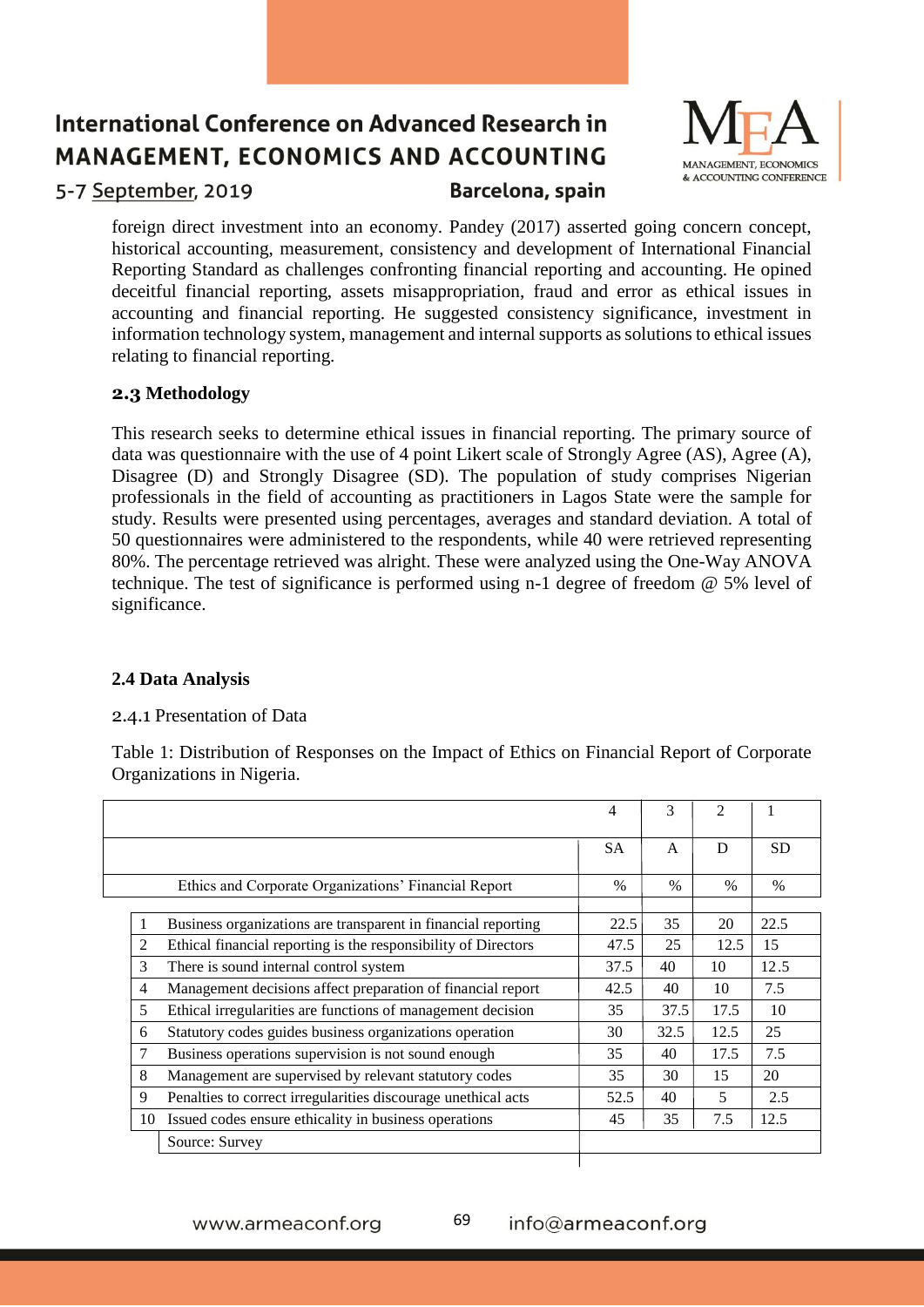

### 5-7 September, 2019

Barcelona, spain

**Control Activities:** Of the 40 respondents, 57.5% were of the opinion business organizations are transparent in financial reporting while 42.5% disagreed. On whether ethical financial reporting is the responsibility of directors, 72.5% of the respondents agreed while 27.5% disagreed. Also, 77.5% respondents vouched of sound internal control system as 22.5% have contrary view. On management ethical or unethical decisions affect preparation of financial report, 82.5% of the respondents agreed while 17.5% disagreed. As observed, ethical irregularities in business reporting are largely a function of management's decision, 72.5% of the respondents agreed to this while 27.5% of the respondents who attended to the questionnaire depicted contrary opinion. 62.5% of the respondents agreed there are statutory codes guiding business organizations operation in Nigeria but 37.5% of the respondents held a contrary opinion. The issue on level of supervision of business operations in Nigeria is not sound enough attracted positive interest of 75% while a group of 25% respondents demonstrated a contrary view. Furthermore, 65% of the respondents agreed management is supervised by relevant statutory codes as 35% of the respondents held a contrary view. On whether available penalties to correct irregularities are responsible to discourage unethical practices, 92.5% of the respondents depicted a positive view while 7.5 of the respondents representing disagreed. Lastly, 80% of the respondents agreed issued code ensures ethicality in business operations while 20% have a contrary view.

#### **2.4.2 Analysis of Data**

Table 2: Analysis of Responses on the Impact of Ethics on Financial Report of Corporate Organizations in Nigeria.

|                | <b>Ethics and Corporate Organizations' Financial Report</b>    | <b>Mean</b> | <b>Std Dev.</b> | <b>Variance</b> |
|----------------|----------------------------------------------------------------|-------------|-----------------|-----------------|
|                |                                                                |             |                 |                 |
|                | Business organizations are transparent in financial reporting  | 2.42        | 1.083           | 1.174           |
| 2              | Ethical financial reporting is the responsibility of Directors | 1.95        | 1.108           | 1.228           |
| 3              | There is sound internal control system                         | 1.97        | 1.000           | .999            |
| $\overline{4}$ | Management decisions affect preparation of financial report    | 1.83        | .903            | .815            |
| 5              | Ethical irregularities are functions of management decision    |             | .974            | .948            |
| 6              | Statutory codes guides business organizations operation        | 2.32        | 1.163           | 1.353           |
|                | Business operations supervision is not sound enough            | 1.98        | .920            | .846            |
| 8              | Management are supervised by relevant statutory codes          | 2.20        | 1.137           | 1.292           |
| 9              | Penalties to correct irregularities discourage unethical acts  |             | .712            | .507            |
| 10             | Issued codes ensure ethicality in business operations          | 1.87        | 1.017           | 1.035           |

Source: Authors Computation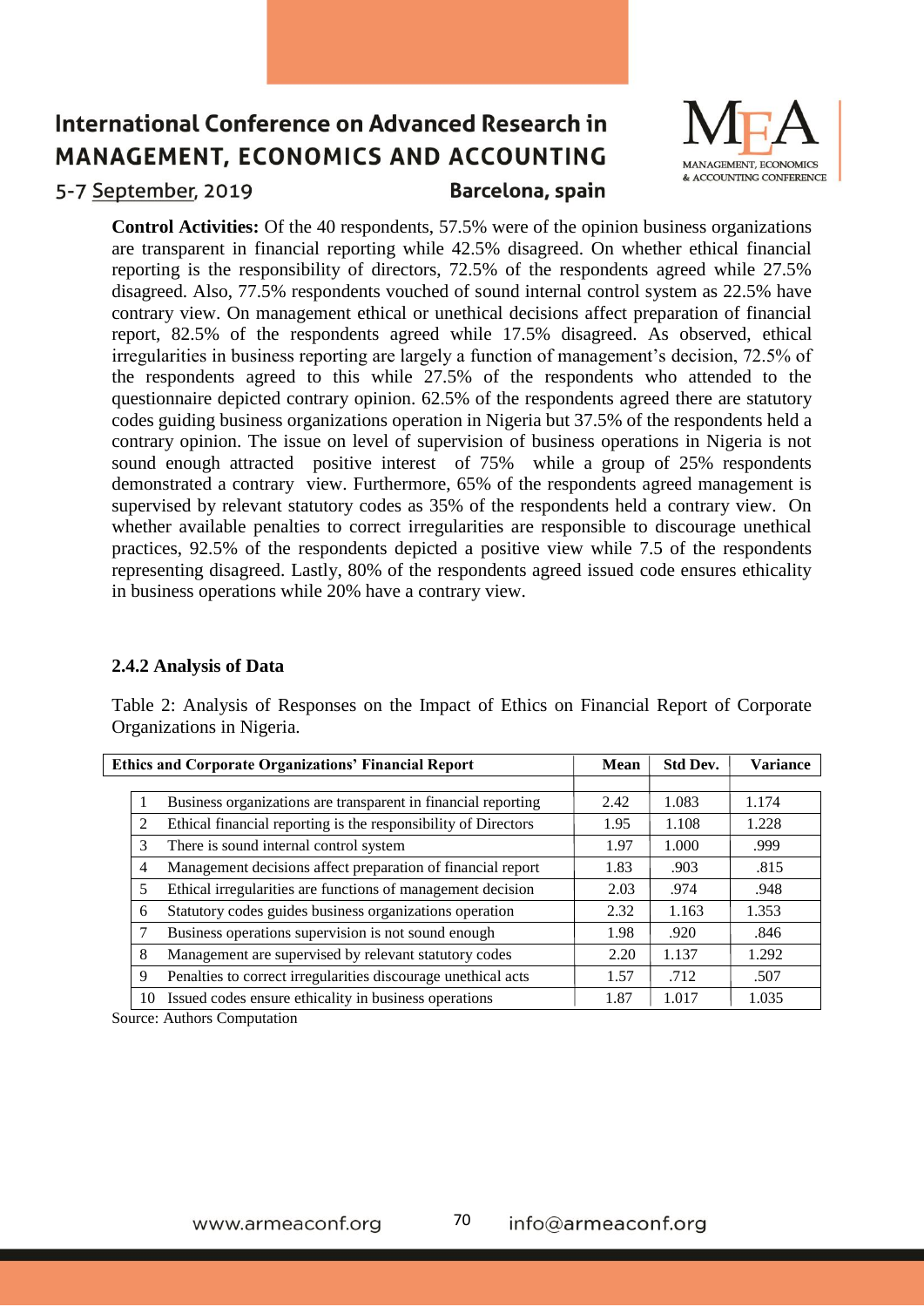### International Conference on Advanced Research in **MANAGEMENT, ECONOMICS AND ACCOUNTING** 5-7 September, 2019 Barcelona, spain



#### **2.4.3 Test of Hypothesis**

Table 3: Ethics and Corporate Organizations Financial Report

ANOVA – Single factor

| Sources of Variation Sum of Squares |         | df | Mean Square | F      | Sig   | F Crit |
|-------------------------------------|---------|----|-------------|--------|-------|--------|
| Between Groups                      | 293.991 |    | 97.997      | 567.31 | 0.000 | 2.87   |
| Within Groups                       | 57.935  | 36 | 1.61        |        |       |        |
| Total                               | 351.926 | 39 |             |        |       |        |

#### **Hypothesis:**

H0: Ethics have no significant impact on financial report of corporate organizations in Nigeria

H1: Ethics have significant impact on financial report of corporate organizations in Nigeria.

At the level of significance 0.05, with degree of freedom at 3 and 36, observed F is 567.31 which is greater than 2.87. H0 is hereby rejected, thus ethics have significant impact on financial report of corporate organizations in Nigeria.

## **3.0 Conclusion and Recommendations**

As observed, the responsibility of directors, transparency in financial reporting, sound internal control system and statutory codes on corporate governance are fundamental to the impact of ethics on financial report of corporate organizations in Nigeria. Questionnaires were administered while gathering data and hypothesis tested with the One Way ANOVA technique. Findings show ethics have significant impact on financial report of corporate organizations in Nigeria.

The following recommendations are provided to impact ethics on financial reports of corporate organizations in Nigeria:

- a. Corporate organization must ensure qualitative recruitment process of accounting professionals into its workforce in the interest of professionalism.
- b. The full adoption of the International Financial Reporting Standard by corporate organizations would enhance transparency and produces quality financial report.
- c. The establishment of compliance department such as internal audit by corporate organizations ensures strict adherence to accounting and internal control system.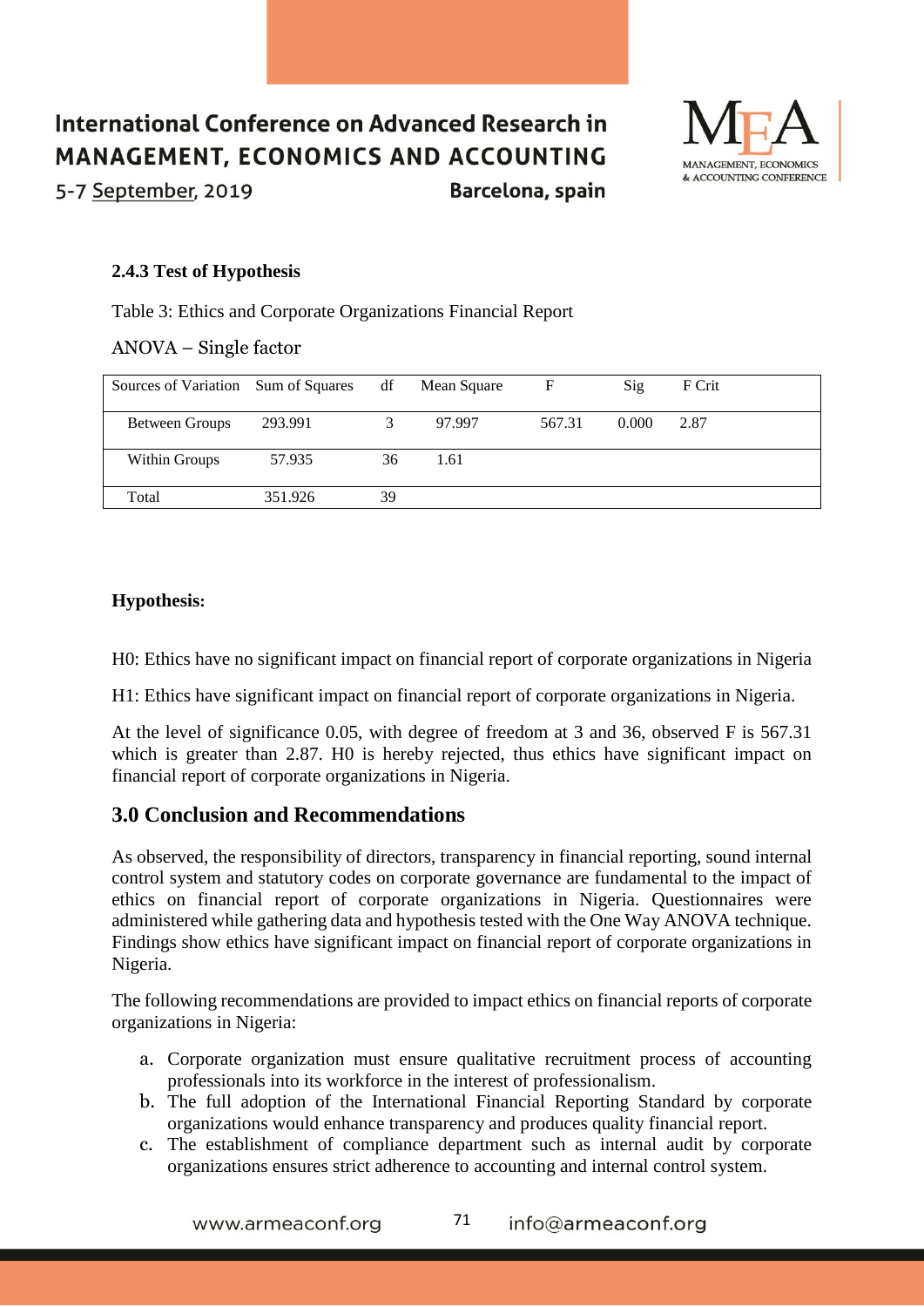

5-7 September, 2019

Barcelona, spain

d. Proper monitoring by regulatory agencies of government such as Securities and Exchange Commission with support from professional accounting bodies on training would ensure adequate compliance on ethical code.

## **References**

*Adegbite, F.F. and Fofah, E.T. (2016).* Ethics, Corporate Governance and Financial Reporting in the Nigerian Banking Industry: Global Role of International Financial Reporting Standards. Accounting & Finance Research, Volume 5, Number 1. www.sciendupress.com

*Barr, A. (1957).* Some Challenges in Financial Reporting for Regulatory Agencies. New Orleans. American Institute of Certified Public Accountants.

*Enorfe, A. O. Edemenya, C. C. and Osunbor, E. O. (2013).* The Effect of Accounting Ethics on the Quality of Financial Reports of Nigerian Firms.

*Erderhe, G. (2004).* The Effects of Financial Reporting, the Global Reporting Initiative and the Balanced Concept of the Firm. www.brekert.com

*Hou, X. (2014).* Challenges Faced by Financial Accounting & Suggested Solutions. International Business and Management, Volume 9, Number 2, Page 115 – 118. https://www.cscanada.org/net/index-php/ibm/article/download/5525/pdf\_103

*Karaibrahimmoglu, Y. Z. Erdeher, E. and Var, T. (2009).* Ethical Behaviour in Accounting: Some Evidence from Turkey. African Journal of Business Management. Volume 3, Number 10.

*Kermis, G. F. and Kermis, M. D. (2014).* Financial Reporting Regulations, Ethics and Accounting Education. Journal of Academic and Business Ethics.

*Mahdi, M. and Mohsen, K. (2012).* Impact of Professional Ethics on Financial Reporting Quality.https://www.researchgate.net/publication/256022518\_The\_Impact\_of\_Professional\_ Ethics on Financial Reporting Quality

*Mantzke. Carnes. & Tolhurst (2005).* Ethics and Accounting Education in a Developing Country. Emerald Group Publishing Limited. www.emeraldinsight.com

*Masoud, B. and Mahbude, A. (2013).* Impact of Professional Ethics on Financial Reporting Quality. Advances in Environmental Biology. Volume 7, Number 10. www.aeb.net

*Onyebuchi, V. N. (2011).* Ethics in Accounting. International Journal of Business and Social Science. Volume 2 Number 10

*Pandey, A. (2017).* Ethical Issues of Financial Reporting. Open Access International Journal of Science and Engineering. Volume 2, Issue 3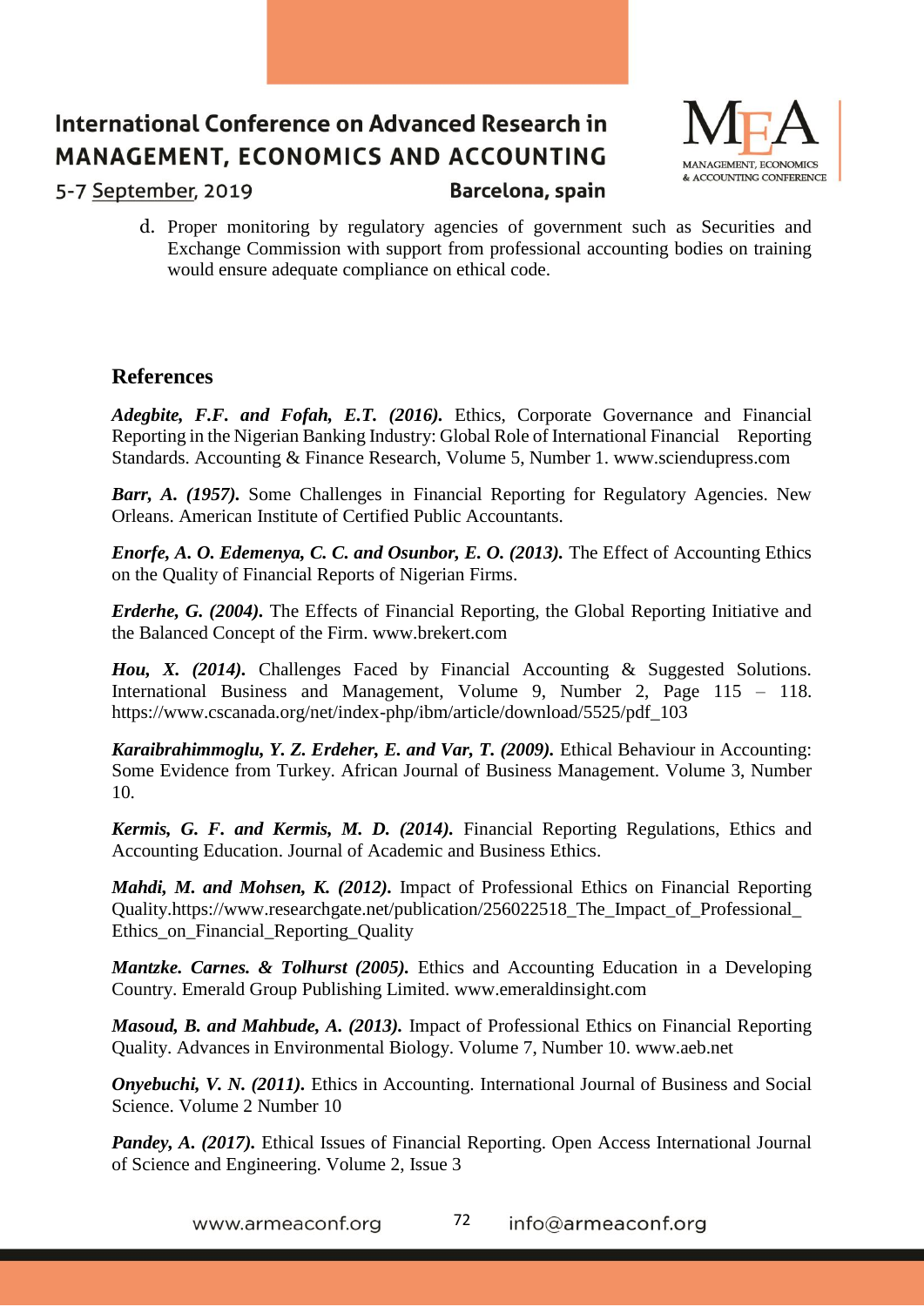

5-7 September, 2019

Barcelona, spain

*PWC Nigeria (2018).* A Look at Current Financial Reporting Issues. www.pwc.com/sg/en/insurance/assets/ifrs17-current-financial-reporting.pdf

*Resnik, D. (2010).* What is Ethics in Research & Why is it Important? National Institute of Health, US Department of Health & Human Service

*Talebinia, G. Salehi, M. and Jabbarzade (2011).* Impact of Collapse Financial Reporting. African Journal of Business Management.

*Ugbogbo, S. N. and Atu, O.M. (2016).*Ethical Issues in Information Technology. A Conceptual Appraoch.Igbinedion University Journal of Accounting, Volume 2, Page 174

*Valiance, R. J. (2004).* Formation in Research Ethics: Developing a Teaching Approach for the Social Sciences. AARE Conference, The University of Melbourne, 28th November – 2nd December. White, M. (2002). Internet Research Ethics, Representations or People? Kluwer Academic Publishers

*Yarahmadi, H. (2015).* Ethics in Accounting. International Journal of Accounting and Financial Reporting. Volume 5, Number 1

**APPENDIX 1**

 Department of Accounting Faculty of Management Sciences Ekiti State University

Dear Respondent,

This questionnaire aims at impact of ethics on financial report of corporate organizations in Nigeria. This is purely an academic upon which conclusion will be drawn based on your response.

This research work is in accordance with the doctoral degree in accounting.

Yours faithfully,

73 www.armeaconf.org info@armeaconf.org